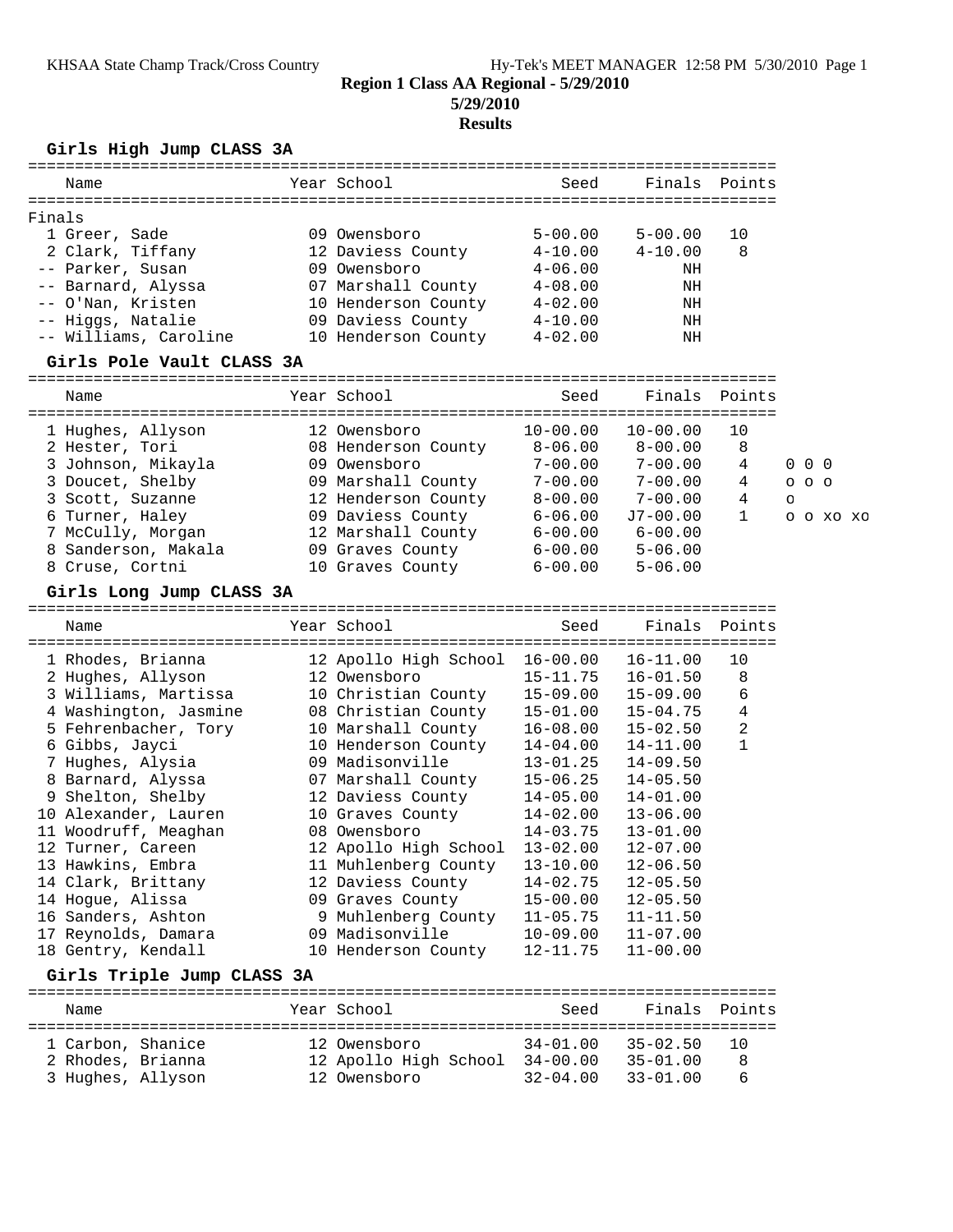## **5/29/2010 Results**

## **....Girls Triple Jump CLASS 3A**

| 4 McKenty, Mariah    | 09 Marshall County    | $32 - 00.00$ | $30 - 05.00$ | $\overline{4}$ |
|----------------------|-----------------------|--------------|--------------|----------------|
| 5 Turner, Careen     | 12 Apollo High School | $29 - 10.00$ | $29 - 04.50$ | $\overline{2}$ |
| 6 Baker, Syimone     | 11 Madisonville       | $29 - 00.00$ | $29 - 02.00$ | $\mathbf{1}$   |
| 7 Sumner, Trisha     | 09 Daviess County     | $27 - 03.00$ | $28 - 09.00$ |                |
| 8 Clark, Brittany    | 12 Daviess County     | $27 - 09.50$ | $27 - 10.50$ |                |
| 9 Croney, Susie      | 08 Christian County   | $27 - 06.00$ | $27 - 01.00$ |                |
| 10 Alexander, Lauren | 10 Graves County      | $28 - 10.00$ | $J27-01.00$  |                |
| 11 Calhoun, Jasmine  | 09 Henderson County   | $21 - 03.00$ | $26 - 05.00$ |                |
| 12 Sanders, Ashton   | 9 Muhlenberg County   | $24 - 02.25$ | $23 - 00.50$ |                |
| 13 Todd, Mia         | 09 Graves County      | 26-04.00     | $22 - 02.00$ |                |

#### **Girls Shot Put CLASS 3A**

================================================================================

| Name                     | Year School           | Seed         | Finals       | Points             |
|--------------------------|-----------------------|--------------|--------------|--------------------|
| 1 McReynolds, Deshericka | 10 Madisonville       | $36 - 08.00$ | $35 - 06.00$ | 10                 |
| 2 Phelps, Tiana          | 08 Owensboro          | $33 - 08.00$ | $32 - 11.75$ | 8                  |
| 3 Bohannon, Lena         | 11 Marshall County    | $32 - 06.50$ | $30 - 07.50$ | 6                  |
| 4 Foster, Tayla          | 12 Madisonville       | $28 - 06.00$ | $30 - 06.00$ | 4                  |
| 5 Hunter, Renee          | 12 Owensboro          | $29 - 09.00$ | $29 - 06.00$ | 2                  |
| 6 Revlett, Carley        | 12 Daviess County     | $30 - 11.00$ | $28 - 10.75$ | 1                  |
| 7 McCormick, Riley       | 09 Apollo High School | $28 - 02.00$ | $28 - 05.00$ |                    |
| 8 Breedlove, Kelsey      | 11 Henderson County   | $28 - 05.50$ | $28 - 04.25$ |                    |
| 9 McKnight, Lora         | 11 Christian County   | $29 - 00.00$ | $28 - 03.50$ |                    |
| 10 Taylor, Ayana         | 12 Christian County   | $29 - 03.75$ | $27 - 00.00$ |                    |
| 11 Peach, Casey          | 10 Apollo High School | $28 - 01.00$ | $26 - 11.75$ |                    |
| 12 Groves, Macy          | 11 Muhlenberg County  | 24-09.00     | $25 - 11.00$ |                    |
| 13 Gregory, Johnsha      | 09 Henderson County   | $26 - 10.50$ | $25 - 06.25$ | $2nd \ 25' \ 3.5"$ |
| 14 Steele, Catherine     | 12 Daviess County     | $27 - 03.00$ | $J25-06.25$  | 2nd 24'11"         |
| 15 Taylor, Vickie        | 11 Muhlenberg County  | $23 - 01.00$ | $20 - 06.00$ |                    |

#### **Girls Discus Throw CLASS 3A**

================================================================================ Name Year School Seed Finals Points ================================================================================ 1 McReynolds, Deshericka 10 Madisonville 102-02 111-03 10 2 Peach, Casey 10 Apollo High School 104-02 102-02 8 3 McKnight, Lora 11 Christian County 85-00 96-00 6 4 Phelps, Tiana 08 Owensboro 96-10.75 91-10 4 5 Gregory, Johnsha 09 Henderson County 88-00 88-09 2 6 Hunter, Renee 12 Owensboro 81-06 88-06 1 7 Temple, Morgan 12 Apollo High School 87-07 79-11 8 Breedlove, Kelsey 11 Henderson County 79-05 72-10 9 Steele, Catherine 12 Daviess County 81-04 72-03 10 Foster, Tayla 12 Madisonville 78-05 68-02 11 Bohannon, Lena 11 Marshall County 84-08 66-03 12 Revlett, Carley 12 Daviess County 68-11 65-10 13 Taylor, Ayana 12 Christian County 65-05 59-09 14 Bone, Maria 10 Marshall County 69-10 57-02 15 Groves, Macy 11 Muhlenberg County 59-10 52-02 16 Taylor, Vickie 11 Muhlenberg County 59-06 51-00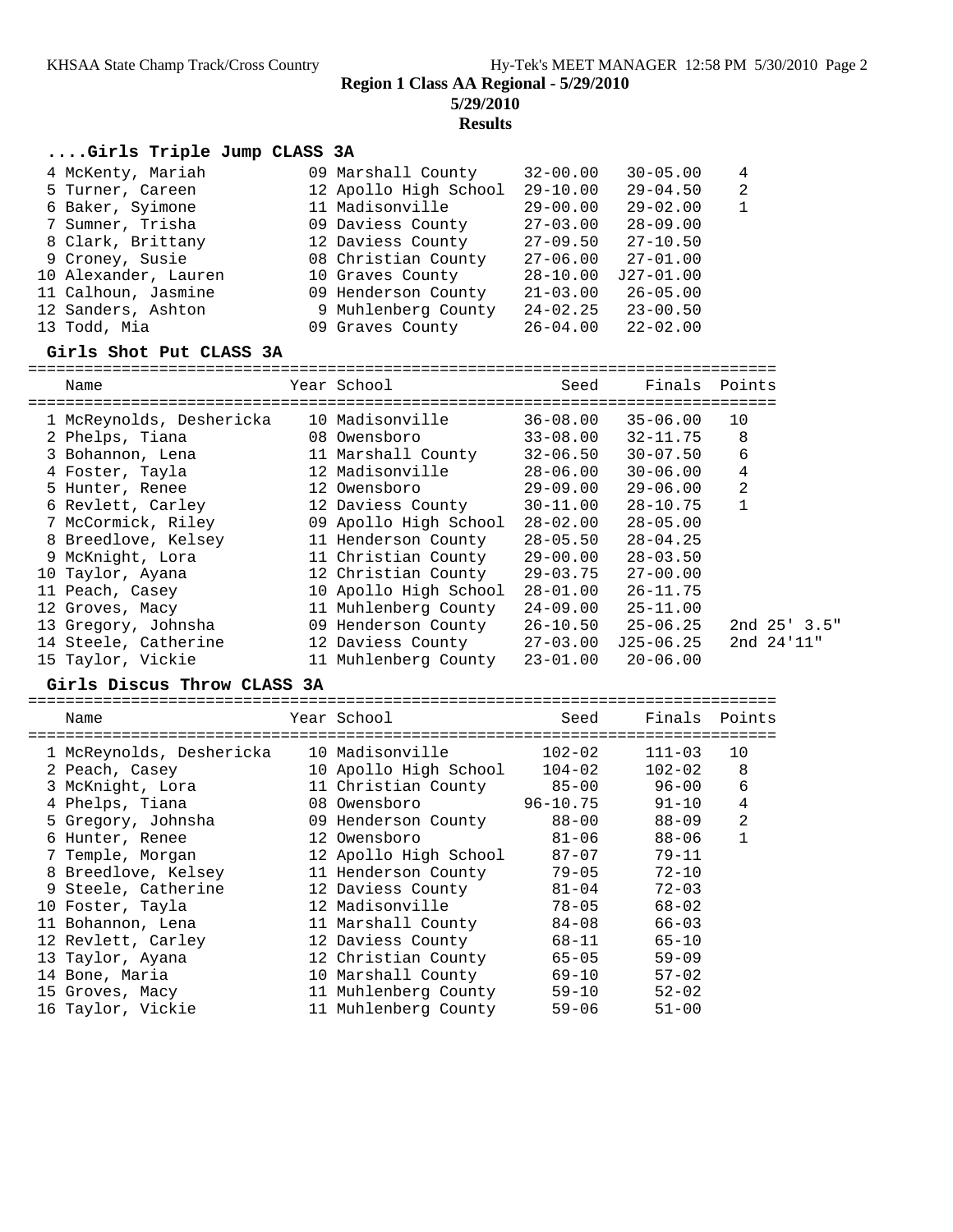# **Results**

## **Boys High Jump CLASS 3A**

| Year School<br>Seed<br>Finals<br>Points<br>Name<br>$6 - 05.00$<br>11 Owensboro<br>$6 - 02.00$<br>10<br>1 Brown, Zach<br>11 Muhlenberg County<br>$5 - 11.00$<br>$6 - 00.00$<br>8<br>2 Hawkins, Ronnie<br>XO O XXO<br>3 Cohron, Logan<br>11 Apollo High School<br>$6 - 00.00$<br>6<br>$J6 - 00.00$<br>XXO O O<br>4 England, Zach<br>11 Graves County<br>$6 - 04.00$<br>4<br>J6-00.00<br>XXO O XO<br>08 Marshall County<br>5 Gregory, Cody<br>$5 - 10.00$<br>2<br>$5 - 08.00$<br>$O$ $O$<br>6 Reed, Doug<br>9 Marshall County<br>1<br>$5 - 08.00$<br>$J5-08.00$<br>XXO XO<br>7 Bickers, James<br>09 Henderson County 5-06.00<br>$5 - 06.00$<br>-- Goatley, Tanner<br>10 Graves County<br>$5 - 08.00$<br>ΝH<br>-- Horn, Matt<br>NH<br>11 Daviess County<br>$5 - 10.00$<br>Boys Pole Vault CLASS 3A<br>Year School<br>Seed<br>Finals<br>Points<br>Name<br>$13 - 00.00$<br>$12 - 00.00$<br>10<br>12 Daviess County<br>1 Young, Wyatt<br>$12 - 06.00$<br>7<br>2 O'Nan, Reece<br>12 Henderson County<br>$11 - 06.00$<br>08 Henderson County<br>$11 - 06.00$<br>7<br>2 Cooper, Cain<br>$11 - 06.00$<br>4 Barker, Chase<br>10 Daviess County<br>$8 - 06.00$<br>4<br>$10 - 00.00$<br>O O XXO<br>5 Smith, Bradley<br>11 Graves County<br>2<br>$10 - 00.00$<br>J10-00.00<br>OXX OXX<br>$\mathbf{1}$<br>6 Chambers, Trey<br>09 Graves County<br>$8 - 06.00$<br>$8-06.00$<br>7 Egbert, James<br>09 Owensboro<br>$9 - 06.00$<br>$8 - 00.00$<br>-- Obryan, Nick<br>11 Owensboro<br>$12 - 07.00$<br>ΝH<br>Boys Long Jump CLASS 3A<br>Finals<br>Year School<br>Seed<br>Points<br>Name<br>12 Owensboro<br>$21 - 04.00$<br>$20 - 06.50$<br>10<br>1 Douglas, Aquado<br>2 Main, Zack<br>09 Owensboro<br>$21 - 01.00$<br>8<br>$20 - 05.25$<br>3 Washington, Julian<br>10 Christian County<br>$19 - 07.50$<br>6<br>$20 - 05.00$<br>12 Apollo High School<br>4<br>4 Farmer, Tommie<br>19-11.50<br>$19 - 06.00$<br>2<br>11 Graves County<br>$38 - 07.00$<br>5 Vogt, Ryan<br>$19 - 05.75$<br>$\mathbf{1}$<br>08 Marshall County<br>$18 - 02.00$<br>6 Gregory, Cody<br>$18 - 10.50$<br>7 Jones, Jordan<br>$19 - 05.00$<br>12 Christian County<br>$18 - 05.00$<br>11 Madisonville<br>8 Green, Orlando<br>$17 - 09.50$<br>$18 - 01.00$<br>10 Daviess County<br>$19 - 08.25$<br>9 Cox, Zach<br>$17 - 11.50$<br>10 Dillard, Elijah<br>10 Apollo High School<br>$19 - 07.00$<br>$17 - 09.00$<br>11 Muhlenberg County<br>11 Mayes, Dustin<br>$17 - 10.00$<br>$16 - 10.75$<br>12 Morefield, Tommy<br>09 Graves County<br>$12 - 04.00$<br>$13 - 06.75$<br>Boys Triple Jump CLASS 3A<br>Finals<br>Year School<br>Seed<br>Points<br>Name<br>$42 - 08.00$<br>$41 - 04.00$<br>1 Douglas, Aquado<br>12 Owensboro<br>10<br>2 Jones, Jordan<br>12 Christian County<br>$41 - 11.00$<br>$40 - 09.50$<br>8<br>11 Graves County<br>$40 - 06.75$<br>6<br>3 Vogt, Ryan<br>$40 - 06.25$<br>11 Daviess County<br>4<br>4 Horn, Matt<br>$40 - 00.00$<br>$39 - 08.00$<br>2<br>5 Mayes, Dustin<br>11 Muhlenberg County<br>$38 - 09.00$<br>$38 - 11.00$<br>10 Madisonville<br>$\mathbf{1}$<br>6 Johnson, Denzel<br>$37 - 08.25$<br>$38 - 07.00$<br>7 Reed, Doug<br>9 Marshall County<br>$37 - 01.00$<br>$37 - 06.75$<br>8 Comer, Codie<br>11 Henderson County<br>$35 - 09.00$<br>$36 - 05.75$<br>08 Marshall County |                 |  |  |              |              |  |  |  |  |  |
|------------------------------------------------------------------------------------------------------------------------------------------------------------------------------------------------------------------------------------------------------------------------------------------------------------------------------------------------------------------------------------------------------------------------------------------------------------------------------------------------------------------------------------------------------------------------------------------------------------------------------------------------------------------------------------------------------------------------------------------------------------------------------------------------------------------------------------------------------------------------------------------------------------------------------------------------------------------------------------------------------------------------------------------------------------------------------------------------------------------------------------------------------------------------------------------------------------------------------------------------------------------------------------------------------------------------------------------------------------------------------------------------------------------------------------------------------------------------------------------------------------------------------------------------------------------------------------------------------------------------------------------------------------------------------------------------------------------------------------------------------------------------------------------------------------------------------------------------------------------------------------------------------------------------------------------------------------------------------------------------------------------------------------------------------------------------------------------------------------------------------------------------------------------------------------------------------------------------------------------------------------------------------------------------------------------------------------------------------------------------------------------------------------------------------------------------------------------------------------------------------------------------------------------------------------------------------------------------------------------------------------------------------------------------------------------------------------------------------------------------------------------------------------------------------------------------------------------------------------------------------------------------------------------------------------------------------------------------------------------------------------------------------------------------------------------------------------------------------------------------------------------------------------------------------------------------------------------------------------------------------------|-----------------|--|--|--------------|--------------|--|--|--|--|--|
|                                                                                                                                                                                                                                                                                                                                                                                                                                                                                                                                                                                                                                                                                                                                                                                                                                                                                                                                                                                                                                                                                                                                                                                                                                                                                                                                                                                                                                                                                                                                                                                                                                                                                                                                                                                                                                                                                                                                                                                                                                                                                                                                                                                                                                                                                                                                                                                                                                                                                                                                                                                                                                                                                                                                                                                                                                                                                                                                                                                                                                                                                                                                                                                                                                                            |                 |  |  |              |              |  |  |  |  |  |
|                                                                                                                                                                                                                                                                                                                                                                                                                                                                                                                                                                                                                                                                                                                                                                                                                                                                                                                                                                                                                                                                                                                                                                                                                                                                                                                                                                                                                                                                                                                                                                                                                                                                                                                                                                                                                                                                                                                                                                                                                                                                                                                                                                                                                                                                                                                                                                                                                                                                                                                                                                                                                                                                                                                                                                                                                                                                                                                                                                                                                                                                                                                                                                                                                                                            |                 |  |  |              |              |  |  |  |  |  |
|                                                                                                                                                                                                                                                                                                                                                                                                                                                                                                                                                                                                                                                                                                                                                                                                                                                                                                                                                                                                                                                                                                                                                                                                                                                                                                                                                                                                                                                                                                                                                                                                                                                                                                                                                                                                                                                                                                                                                                                                                                                                                                                                                                                                                                                                                                                                                                                                                                                                                                                                                                                                                                                                                                                                                                                                                                                                                                                                                                                                                                                                                                                                                                                                                                                            |                 |  |  |              |              |  |  |  |  |  |
|                                                                                                                                                                                                                                                                                                                                                                                                                                                                                                                                                                                                                                                                                                                                                                                                                                                                                                                                                                                                                                                                                                                                                                                                                                                                                                                                                                                                                                                                                                                                                                                                                                                                                                                                                                                                                                                                                                                                                                                                                                                                                                                                                                                                                                                                                                                                                                                                                                                                                                                                                                                                                                                                                                                                                                                                                                                                                                                                                                                                                                                                                                                                                                                                                                                            |                 |  |  |              |              |  |  |  |  |  |
|                                                                                                                                                                                                                                                                                                                                                                                                                                                                                                                                                                                                                                                                                                                                                                                                                                                                                                                                                                                                                                                                                                                                                                                                                                                                                                                                                                                                                                                                                                                                                                                                                                                                                                                                                                                                                                                                                                                                                                                                                                                                                                                                                                                                                                                                                                                                                                                                                                                                                                                                                                                                                                                                                                                                                                                                                                                                                                                                                                                                                                                                                                                                                                                                                                                            |                 |  |  |              |              |  |  |  |  |  |
|                                                                                                                                                                                                                                                                                                                                                                                                                                                                                                                                                                                                                                                                                                                                                                                                                                                                                                                                                                                                                                                                                                                                                                                                                                                                                                                                                                                                                                                                                                                                                                                                                                                                                                                                                                                                                                                                                                                                                                                                                                                                                                                                                                                                                                                                                                                                                                                                                                                                                                                                                                                                                                                                                                                                                                                                                                                                                                                                                                                                                                                                                                                                                                                                                                                            |                 |  |  |              |              |  |  |  |  |  |
|                                                                                                                                                                                                                                                                                                                                                                                                                                                                                                                                                                                                                                                                                                                                                                                                                                                                                                                                                                                                                                                                                                                                                                                                                                                                                                                                                                                                                                                                                                                                                                                                                                                                                                                                                                                                                                                                                                                                                                                                                                                                                                                                                                                                                                                                                                                                                                                                                                                                                                                                                                                                                                                                                                                                                                                                                                                                                                                                                                                                                                                                                                                                                                                                                                                            |                 |  |  |              |              |  |  |  |  |  |
|                                                                                                                                                                                                                                                                                                                                                                                                                                                                                                                                                                                                                                                                                                                                                                                                                                                                                                                                                                                                                                                                                                                                                                                                                                                                                                                                                                                                                                                                                                                                                                                                                                                                                                                                                                                                                                                                                                                                                                                                                                                                                                                                                                                                                                                                                                                                                                                                                                                                                                                                                                                                                                                                                                                                                                                                                                                                                                                                                                                                                                                                                                                                                                                                                                                            |                 |  |  |              |              |  |  |  |  |  |
|                                                                                                                                                                                                                                                                                                                                                                                                                                                                                                                                                                                                                                                                                                                                                                                                                                                                                                                                                                                                                                                                                                                                                                                                                                                                                                                                                                                                                                                                                                                                                                                                                                                                                                                                                                                                                                                                                                                                                                                                                                                                                                                                                                                                                                                                                                                                                                                                                                                                                                                                                                                                                                                                                                                                                                                                                                                                                                                                                                                                                                                                                                                                                                                                                                                            |                 |  |  |              |              |  |  |  |  |  |
|                                                                                                                                                                                                                                                                                                                                                                                                                                                                                                                                                                                                                                                                                                                                                                                                                                                                                                                                                                                                                                                                                                                                                                                                                                                                                                                                                                                                                                                                                                                                                                                                                                                                                                                                                                                                                                                                                                                                                                                                                                                                                                                                                                                                                                                                                                                                                                                                                                                                                                                                                                                                                                                                                                                                                                                                                                                                                                                                                                                                                                                                                                                                                                                                                                                            |                 |  |  |              |              |  |  |  |  |  |
|                                                                                                                                                                                                                                                                                                                                                                                                                                                                                                                                                                                                                                                                                                                                                                                                                                                                                                                                                                                                                                                                                                                                                                                                                                                                                                                                                                                                                                                                                                                                                                                                                                                                                                                                                                                                                                                                                                                                                                                                                                                                                                                                                                                                                                                                                                                                                                                                                                                                                                                                                                                                                                                                                                                                                                                                                                                                                                                                                                                                                                                                                                                                                                                                                                                            |                 |  |  |              |              |  |  |  |  |  |
|                                                                                                                                                                                                                                                                                                                                                                                                                                                                                                                                                                                                                                                                                                                                                                                                                                                                                                                                                                                                                                                                                                                                                                                                                                                                                                                                                                                                                                                                                                                                                                                                                                                                                                                                                                                                                                                                                                                                                                                                                                                                                                                                                                                                                                                                                                                                                                                                                                                                                                                                                                                                                                                                                                                                                                                                                                                                                                                                                                                                                                                                                                                                                                                                                                                            |                 |  |  |              |              |  |  |  |  |  |
|                                                                                                                                                                                                                                                                                                                                                                                                                                                                                                                                                                                                                                                                                                                                                                                                                                                                                                                                                                                                                                                                                                                                                                                                                                                                                                                                                                                                                                                                                                                                                                                                                                                                                                                                                                                                                                                                                                                                                                                                                                                                                                                                                                                                                                                                                                                                                                                                                                                                                                                                                                                                                                                                                                                                                                                                                                                                                                                                                                                                                                                                                                                                                                                                                                                            |                 |  |  |              |              |  |  |  |  |  |
|                                                                                                                                                                                                                                                                                                                                                                                                                                                                                                                                                                                                                                                                                                                                                                                                                                                                                                                                                                                                                                                                                                                                                                                                                                                                                                                                                                                                                                                                                                                                                                                                                                                                                                                                                                                                                                                                                                                                                                                                                                                                                                                                                                                                                                                                                                                                                                                                                                                                                                                                                                                                                                                                                                                                                                                                                                                                                                                                                                                                                                                                                                                                                                                                                                                            |                 |  |  |              |              |  |  |  |  |  |
|                                                                                                                                                                                                                                                                                                                                                                                                                                                                                                                                                                                                                                                                                                                                                                                                                                                                                                                                                                                                                                                                                                                                                                                                                                                                                                                                                                                                                                                                                                                                                                                                                                                                                                                                                                                                                                                                                                                                                                                                                                                                                                                                                                                                                                                                                                                                                                                                                                                                                                                                                                                                                                                                                                                                                                                                                                                                                                                                                                                                                                                                                                                                                                                                                                                            |                 |  |  |              |              |  |  |  |  |  |
|                                                                                                                                                                                                                                                                                                                                                                                                                                                                                                                                                                                                                                                                                                                                                                                                                                                                                                                                                                                                                                                                                                                                                                                                                                                                                                                                                                                                                                                                                                                                                                                                                                                                                                                                                                                                                                                                                                                                                                                                                                                                                                                                                                                                                                                                                                                                                                                                                                                                                                                                                                                                                                                                                                                                                                                                                                                                                                                                                                                                                                                                                                                                                                                                                                                            |                 |  |  |              |              |  |  |  |  |  |
|                                                                                                                                                                                                                                                                                                                                                                                                                                                                                                                                                                                                                                                                                                                                                                                                                                                                                                                                                                                                                                                                                                                                                                                                                                                                                                                                                                                                                                                                                                                                                                                                                                                                                                                                                                                                                                                                                                                                                                                                                                                                                                                                                                                                                                                                                                                                                                                                                                                                                                                                                                                                                                                                                                                                                                                                                                                                                                                                                                                                                                                                                                                                                                                                                                                            |                 |  |  |              |              |  |  |  |  |  |
|                                                                                                                                                                                                                                                                                                                                                                                                                                                                                                                                                                                                                                                                                                                                                                                                                                                                                                                                                                                                                                                                                                                                                                                                                                                                                                                                                                                                                                                                                                                                                                                                                                                                                                                                                                                                                                                                                                                                                                                                                                                                                                                                                                                                                                                                                                                                                                                                                                                                                                                                                                                                                                                                                                                                                                                                                                                                                                                                                                                                                                                                                                                                                                                                                                                            |                 |  |  |              |              |  |  |  |  |  |
|                                                                                                                                                                                                                                                                                                                                                                                                                                                                                                                                                                                                                                                                                                                                                                                                                                                                                                                                                                                                                                                                                                                                                                                                                                                                                                                                                                                                                                                                                                                                                                                                                                                                                                                                                                                                                                                                                                                                                                                                                                                                                                                                                                                                                                                                                                                                                                                                                                                                                                                                                                                                                                                                                                                                                                                                                                                                                                                                                                                                                                                                                                                                                                                                                                                            |                 |  |  |              |              |  |  |  |  |  |
|                                                                                                                                                                                                                                                                                                                                                                                                                                                                                                                                                                                                                                                                                                                                                                                                                                                                                                                                                                                                                                                                                                                                                                                                                                                                                                                                                                                                                                                                                                                                                                                                                                                                                                                                                                                                                                                                                                                                                                                                                                                                                                                                                                                                                                                                                                                                                                                                                                                                                                                                                                                                                                                                                                                                                                                                                                                                                                                                                                                                                                                                                                                                                                                                                                                            |                 |  |  |              |              |  |  |  |  |  |
|                                                                                                                                                                                                                                                                                                                                                                                                                                                                                                                                                                                                                                                                                                                                                                                                                                                                                                                                                                                                                                                                                                                                                                                                                                                                                                                                                                                                                                                                                                                                                                                                                                                                                                                                                                                                                                                                                                                                                                                                                                                                                                                                                                                                                                                                                                                                                                                                                                                                                                                                                                                                                                                                                                                                                                                                                                                                                                                                                                                                                                                                                                                                                                                                                                                            |                 |  |  |              |              |  |  |  |  |  |
|                                                                                                                                                                                                                                                                                                                                                                                                                                                                                                                                                                                                                                                                                                                                                                                                                                                                                                                                                                                                                                                                                                                                                                                                                                                                                                                                                                                                                                                                                                                                                                                                                                                                                                                                                                                                                                                                                                                                                                                                                                                                                                                                                                                                                                                                                                                                                                                                                                                                                                                                                                                                                                                                                                                                                                                                                                                                                                                                                                                                                                                                                                                                                                                                                                                            |                 |  |  |              |              |  |  |  |  |  |
|                                                                                                                                                                                                                                                                                                                                                                                                                                                                                                                                                                                                                                                                                                                                                                                                                                                                                                                                                                                                                                                                                                                                                                                                                                                                                                                                                                                                                                                                                                                                                                                                                                                                                                                                                                                                                                                                                                                                                                                                                                                                                                                                                                                                                                                                                                                                                                                                                                                                                                                                                                                                                                                                                                                                                                                                                                                                                                                                                                                                                                                                                                                                                                                                                                                            |                 |  |  |              |              |  |  |  |  |  |
|                                                                                                                                                                                                                                                                                                                                                                                                                                                                                                                                                                                                                                                                                                                                                                                                                                                                                                                                                                                                                                                                                                                                                                                                                                                                                                                                                                                                                                                                                                                                                                                                                                                                                                                                                                                                                                                                                                                                                                                                                                                                                                                                                                                                                                                                                                                                                                                                                                                                                                                                                                                                                                                                                                                                                                                                                                                                                                                                                                                                                                                                                                                                                                                                                                                            |                 |  |  |              |              |  |  |  |  |  |
|                                                                                                                                                                                                                                                                                                                                                                                                                                                                                                                                                                                                                                                                                                                                                                                                                                                                                                                                                                                                                                                                                                                                                                                                                                                                                                                                                                                                                                                                                                                                                                                                                                                                                                                                                                                                                                                                                                                                                                                                                                                                                                                                                                                                                                                                                                                                                                                                                                                                                                                                                                                                                                                                                                                                                                                                                                                                                                                                                                                                                                                                                                                                                                                                                                                            |                 |  |  |              |              |  |  |  |  |  |
|                                                                                                                                                                                                                                                                                                                                                                                                                                                                                                                                                                                                                                                                                                                                                                                                                                                                                                                                                                                                                                                                                                                                                                                                                                                                                                                                                                                                                                                                                                                                                                                                                                                                                                                                                                                                                                                                                                                                                                                                                                                                                                                                                                                                                                                                                                                                                                                                                                                                                                                                                                                                                                                                                                                                                                                                                                                                                                                                                                                                                                                                                                                                                                                                                                                            |                 |  |  |              |              |  |  |  |  |  |
|                                                                                                                                                                                                                                                                                                                                                                                                                                                                                                                                                                                                                                                                                                                                                                                                                                                                                                                                                                                                                                                                                                                                                                                                                                                                                                                                                                                                                                                                                                                                                                                                                                                                                                                                                                                                                                                                                                                                                                                                                                                                                                                                                                                                                                                                                                                                                                                                                                                                                                                                                                                                                                                                                                                                                                                                                                                                                                                                                                                                                                                                                                                                                                                                                                                            |                 |  |  |              |              |  |  |  |  |  |
|                                                                                                                                                                                                                                                                                                                                                                                                                                                                                                                                                                                                                                                                                                                                                                                                                                                                                                                                                                                                                                                                                                                                                                                                                                                                                                                                                                                                                                                                                                                                                                                                                                                                                                                                                                                                                                                                                                                                                                                                                                                                                                                                                                                                                                                                                                                                                                                                                                                                                                                                                                                                                                                                                                                                                                                                                                                                                                                                                                                                                                                                                                                                                                                                                                                            |                 |  |  |              |              |  |  |  |  |  |
|                                                                                                                                                                                                                                                                                                                                                                                                                                                                                                                                                                                                                                                                                                                                                                                                                                                                                                                                                                                                                                                                                                                                                                                                                                                                                                                                                                                                                                                                                                                                                                                                                                                                                                                                                                                                                                                                                                                                                                                                                                                                                                                                                                                                                                                                                                                                                                                                                                                                                                                                                                                                                                                                                                                                                                                                                                                                                                                                                                                                                                                                                                                                                                                                                                                            |                 |  |  |              |              |  |  |  |  |  |
|                                                                                                                                                                                                                                                                                                                                                                                                                                                                                                                                                                                                                                                                                                                                                                                                                                                                                                                                                                                                                                                                                                                                                                                                                                                                                                                                                                                                                                                                                                                                                                                                                                                                                                                                                                                                                                                                                                                                                                                                                                                                                                                                                                                                                                                                                                                                                                                                                                                                                                                                                                                                                                                                                                                                                                                                                                                                                                                                                                                                                                                                                                                                                                                                                                                            |                 |  |  |              |              |  |  |  |  |  |
|                                                                                                                                                                                                                                                                                                                                                                                                                                                                                                                                                                                                                                                                                                                                                                                                                                                                                                                                                                                                                                                                                                                                                                                                                                                                                                                                                                                                                                                                                                                                                                                                                                                                                                                                                                                                                                                                                                                                                                                                                                                                                                                                                                                                                                                                                                                                                                                                                                                                                                                                                                                                                                                                                                                                                                                                                                                                                                                                                                                                                                                                                                                                                                                                                                                            |                 |  |  |              |              |  |  |  |  |  |
|                                                                                                                                                                                                                                                                                                                                                                                                                                                                                                                                                                                                                                                                                                                                                                                                                                                                                                                                                                                                                                                                                                                                                                                                                                                                                                                                                                                                                                                                                                                                                                                                                                                                                                                                                                                                                                                                                                                                                                                                                                                                                                                                                                                                                                                                                                                                                                                                                                                                                                                                                                                                                                                                                                                                                                                                                                                                                                                                                                                                                                                                                                                                                                                                                                                            |                 |  |  |              |              |  |  |  |  |  |
|                                                                                                                                                                                                                                                                                                                                                                                                                                                                                                                                                                                                                                                                                                                                                                                                                                                                                                                                                                                                                                                                                                                                                                                                                                                                                                                                                                                                                                                                                                                                                                                                                                                                                                                                                                                                                                                                                                                                                                                                                                                                                                                                                                                                                                                                                                                                                                                                                                                                                                                                                                                                                                                                                                                                                                                                                                                                                                                                                                                                                                                                                                                                                                                                                                                            |                 |  |  |              |              |  |  |  |  |  |
|                                                                                                                                                                                                                                                                                                                                                                                                                                                                                                                                                                                                                                                                                                                                                                                                                                                                                                                                                                                                                                                                                                                                                                                                                                                                                                                                                                                                                                                                                                                                                                                                                                                                                                                                                                                                                                                                                                                                                                                                                                                                                                                                                                                                                                                                                                                                                                                                                                                                                                                                                                                                                                                                                                                                                                                                                                                                                                                                                                                                                                                                                                                                                                                                                                                            |                 |  |  |              |              |  |  |  |  |  |
|                                                                                                                                                                                                                                                                                                                                                                                                                                                                                                                                                                                                                                                                                                                                                                                                                                                                                                                                                                                                                                                                                                                                                                                                                                                                                                                                                                                                                                                                                                                                                                                                                                                                                                                                                                                                                                                                                                                                                                                                                                                                                                                                                                                                                                                                                                                                                                                                                                                                                                                                                                                                                                                                                                                                                                                                                                                                                                                                                                                                                                                                                                                                                                                                                                                            |                 |  |  |              |              |  |  |  |  |  |
|                                                                                                                                                                                                                                                                                                                                                                                                                                                                                                                                                                                                                                                                                                                                                                                                                                                                                                                                                                                                                                                                                                                                                                                                                                                                                                                                                                                                                                                                                                                                                                                                                                                                                                                                                                                                                                                                                                                                                                                                                                                                                                                                                                                                                                                                                                                                                                                                                                                                                                                                                                                                                                                                                                                                                                                                                                                                                                                                                                                                                                                                                                                                                                                                                                                            |                 |  |  |              |              |  |  |  |  |  |
|                                                                                                                                                                                                                                                                                                                                                                                                                                                                                                                                                                                                                                                                                                                                                                                                                                                                                                                                                                                                                                                                                                                                                                                                                                                                                                                                                                                                                                                                                                                                                                                                                                                                                                                                                                                                                                                                                                                                                                                                                                                                                                                                                                                                                                                                                                                                                                                                                                                                                                                                                                                                                                                                                                                                                                                                                                                                                                                                                                                                                                                                                                                                                                                                                                                            |                 |  |  |              |              |  |  |  |  |  |
|                                                                                                                                                                                                                                                                                                                                                                                                                                                                                                                                                                                                                                                                                                                                                                                                                                                                                                                                                                                                                                                                                                                                                                                                                                                                                                                                                                                                                                                                                                                                                                                                                                                                                                                                                                                                                                                                                                                                                                                                                                                                                                                                                                                                                                                                                                                                                                                                                                                                                                                                                                                                                                                                                                                                                                                                                                                                                                                                                                                                                                                                                                                                                                                                                                                            |                 |  |  |              |              |  |  |  |  |  |
|                                                                                                                                                                                                                                                                                                                                                                                                                                                                                                                                                                                                                                                                                                                                                                                                                                                                                                                                                                                                                                                                                                                                                                                                                                                                                                                                                                                                                                                                                                                                                                                                                                                                                                                                                                                                                                                                                                                                                                                                                                                                                                                                                                                                                                                                                                                                                                                                                                                                                                                                                                                                                                                                                                                                                                                                                                                                                                                                                                                                                                                                                                                                                                                                                                                            |                 |  |  |              |              |  |  |  |  |  |
|                                                                                                                                                                                                                                                                                                                                                                                                                                                                                                                                                                                                                                                                                                                                                                                                                                                                                                                                                                                                                                                                                                                                                                                                                                                                                                                                                                                                                                                                                                                                                                                                                                                                                                                                                                                                                                                                                                                                                                                                                                                                                                                                                                                                                                                                                                                                                                                                                                                                                                                                                                                                                                                                                                                                                                                                                                                                                                                                                                                                                                                                                                                                                                                                                                                            |                 |  |  |              |              |  |  |  |  |  |
|                                                                                                                                                                                                                                                                                                                                                                                                                                                                                                                                                                                                                                                                                                                                                                                                                                                                                                                                                                                                                                                                                                                                                                                                                                                                                                                                                                                                                                                                                                                                                                                                                                                                                                                                                                                                                                                                                                                                                                                                                                                                                                                                                                                                                                                                                                                                                                                                                                                                                                                                                                                                                                                                                                                                                                                                                                                                                                                                                                                                                                                                                                                                                                                                                                                            |                 |  |  |              |              |  |  |  |  |  |
|                                                                                                                                                                                                                                                                                                                                                                                                                                                                                                                                                                                                                                                                                                                                                                                                                                                                                                                                                                                                                                                                                                                                                                                                                                                                                                                                                                                                                                                                                                                                                                                                                                                                                                                                                                                                                                                                                                                                                                                                                                                                                                                                                                                                                                                                                                                                                                                                                                                                                                                                                                                                                                                                                                                                                                                                                                                                                                                                                                                                                                                                                                                                                                                                                                                            |                 |  |  |              |              |  |  |  |  |  |
|                                                                                                                                                                                                                                                                                                                                                                                                                                                                                                                                                                                                                                                                                                                                                                                                                                                                                                                                                                                                                                                                                                                                                                                                                                                                                                                                                                                                                                                                                                                                                                                                                                                                                                                                                                                                                                                                                                                                                                                                                                                                                                                                                                                                                                                                                                                                                                                                                                                                                                                                                                                                                                                                                                                                                                                                                                                                                                                                                                                                                                                                                                                                                                                                                                                            |                 |  |  |              |              |  |  |  |  |  |
|                                                                                                                                                                                                                                                                                                                                                                                                                                                                                                                                                                                                                                                                                                                                                                                                                                                                                                                                                                                                                                                                                                                                                                                                                                                                                                                                                                                                                                                                                                                                                                                                                                                                                                                                                                                                                                                                                                                                                                                                                                                                                                                                                                                                                                                                                                                                                                                                                                                                                                                                                                                                                                                                                                                                                                                                                                                                                                                                                                                                                                                                                                                                                                                                                                                            |                 |  |  |              |              |  |  |  |  |  |
|                                                                                                                                                                                                                                                                                                                                                                                                                                                                                                                                                                                                                                                                                                                                                                                                                                                                                                                                                                                                                                                                                                                                                                                                                                                                                                                                                                                                                                                                                                                                                                                                                                                                                                                                                                                                                                                                                                                                                                                                                                                                                                                                                                                                                                                                                                                                                                                                                                                                                                                                                                                                                                                                                                                                                                                                                                                                                                                                                                                                                                                                                                                                                                                                                                                            |                 |  |  |              |              |  |  |  |  |  |
|                                                                                                                                                                                                                                                                                                                                                                                                                                                                                                                                                                                                                                                                                                                                                                                                                                                                                                                                                                                                                                                                                                                                                                                                                                                                                                                                                                                                                                                                                                                                                                                                                                                                                                                                                                                                                                                                                                                                                                                                                                                                                                                                                                                                                                                                                                                                                                                                                                                                                                                                                                                                                                                                                                                                                                                                                                                                                                                                                                                                                                                                                                                                                                                                                                                            |                 |  |  |              |              |  |  |  |  |  |
|                                                                                                                                                                                                                                                                                                                                                                                                                                                                                                                                                                                                                                                                                                                                                                                                                                                                                                                                                                                                                                                                                                                                                                                                                                                                                                                                                                                                                                                                                                                                                                                                                                                                                                                                                                                                                                                                                                                                                                                                                                                                                                                                                                                                                                                                                                                                                                                                                                                                                                                                                                                                                                                                                                                                                                                                                                                                                                                                                                                                                                                                                                                                                                                                                                                            |                 |  |  |              |              |  |  |  |  |  |
|                                                                                                                                                                                                                                                                                                                                                                                                                                                                                                                                                                                                                                                                                                                                                                                                                                                                                                                                                                                                                                                                                                                                                                                                                                                                                                                                                                                                                                                                                                                                                                                                                                                                                                                                                                                                                                                                                                                                                                                                                                                                                                                                                                                                                                                                                                                                                                                                                                                                                                                                                                                                                                                                                                                                                                                                                                                                                                                                                                                                                                                                                                                                                                                                                                                            |                 |  |  |              |              |  |  |  |  |  |
|                                                                                                                                                                                                                                                                                                                                                                                                                                                                                                                                                                                                                                                                                                                                                                                                                                                                                                                                                                                                                                                                                                                                                                                                                                                                                                                                                                                                                                                                                                                                                                                                                                                                                                                                                                                                                                                                                                                                                                                                                                                                                                                                                                                                                                                                                                                                                                                                                                                                                                                                                                                                                                                                                                                                                                                                                                                                                                                                                                                                                                                                                                                                                                                                                                                            |                 |  |  |              |              |  |  |  |  |  |
|                                                                                                                                                                                                                                                                                                                                                                                                                                                                                                                                                                                                                                                                                                                                                                                                                                                                                                                                                                                                                                                                                                                                                                                                                                                                                                                                                                                                                                                                                                                                                                                                                                                                                                                                                                                                                                                                                                                                                                                                                                                                                                                                                                                                                                                                                                                                                                                                                                                                                                                                                                                                                                                                                                                                                                                                                                                                                                                                                                                                                                                                                                                                                                                                                                                            | 9 Gregory, Cody |  |  | $39 - 04.50$ | $36 - 04.50$ |  |  |  |  |  |